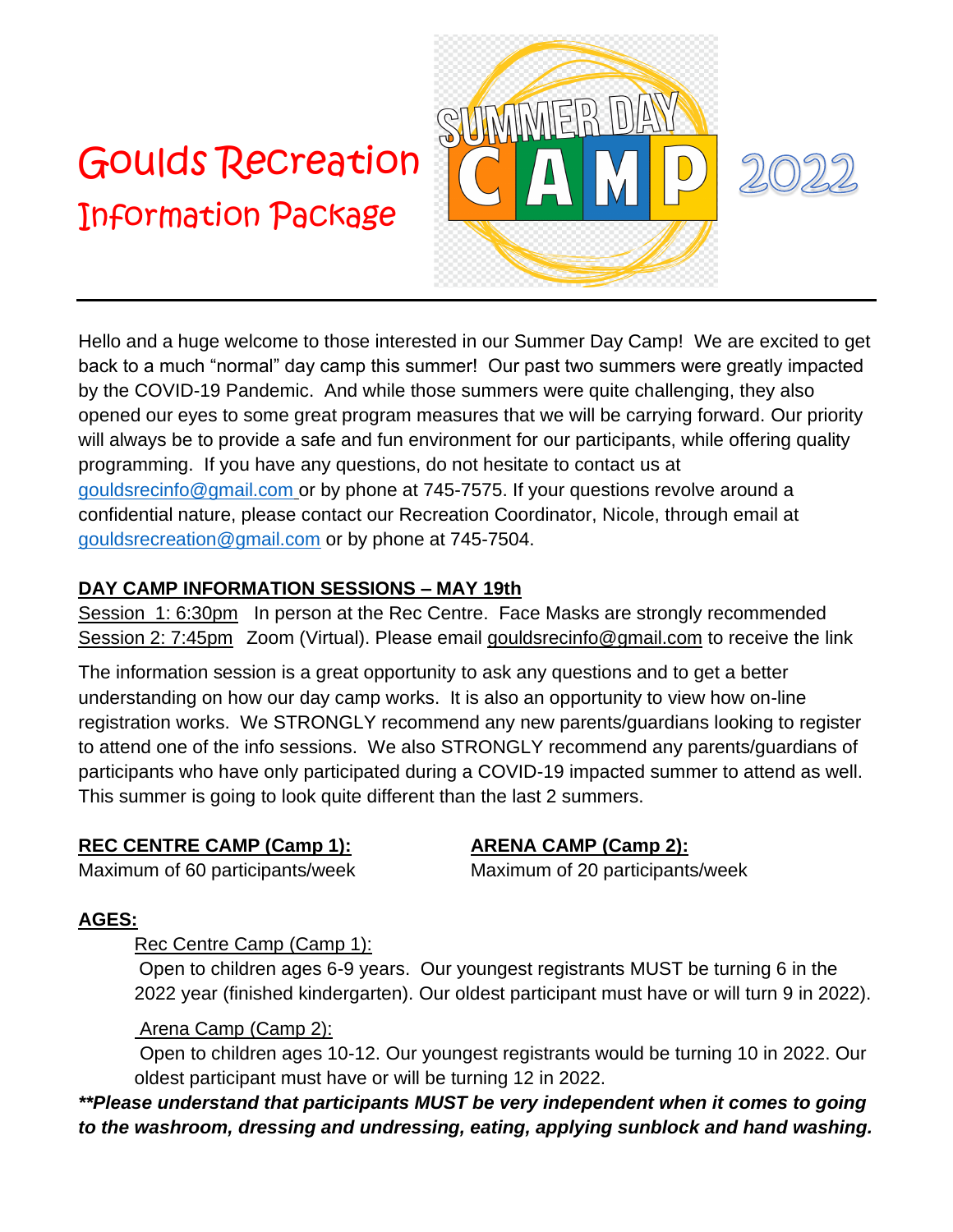#### **ON-LINE REGISTRATION:**

Please ensure you register for the appropriate camp based on your child's age. If you are uncertain on what camp you should register for, please email us at [gouldsrecinfo@gmail.com](mailto:gouldsrecinfo@gmail.com) or call Nicole at 745-7575. If you register for the wrong camp, we will not be able to move your registration to the appropriate camp. You will need to re-register for the appropriate camp (which may result in being placed on the wait list).

Staff at Goulds Recreation will not be answering the phone during the first half hour of each on-line registration period. If you call, please leave a message and we will get back to you as soon as we are able to.

During initial registration, we realize that you may be rushing to hit register. However, it is very important that we receive the correct registration through the system. Contact Information is where the parent/guardian place their name and email address. Under Child registration, please ensure you put your child's name (not yours).

#### Rec Centre Camp (Camp 1) ages 6-9

Registration will start 8:30am, Wednesday, May 25<sup>th</sup>, 2022.

Where to find the link:

- [www.gouldsrecreation.com](http://www.gouldsrecreation.com/) and click on *Summer Day Camp Registration*
- Goulds Recreation Facebook Page will have a current post containing link

#### Arena Camp (Camp 2) ages 10-12

Registration will start 12noon, Wednesday, May 25<sup>th</sup>, 2022

Where to find the link:

- [www.gouldsrecreation.com](http://www.gouldsrecreation.com/) and click on *Summer Day Camp Registration*
- Goulds Recreation Facebook Page will have a current post containing link

#### **WAITLISTS:**

.

Through our on-line registration, you can place your child's name on our day camp wait list. If a spot(s) should become available in certain weeks, an email will be distributed to everyone on that wait list for those weeks. Spots will be filled based on returned email, followed by payment made (first come, first serve). We strongly encourage you to put your child's name on our waitlist if you do not confirm a spot. Under certain circumstances, ie. Uncertainty of summer holidays, spaces do become available in our camps.

#### **CAMP HOURS OF OPERATION:**

Monday – Friday; 8am-5:30pm with lunch supervision provided. We ask that you respect dropoff and pick-up times. Children cannot be dropped off prior to 8am, even if counselors are on site. And children must be picked up no later than 5:30pm. Children do not need to be dropped off at 8am. It is actually great and beneficial to our counselors when drop-off amongst participants is staggered between 8am and 9:30am. Due to the amount of sanitizing/cleaning, we would appreciate it if your child could be picked up by 5pm, but we understand that this may not always be possible.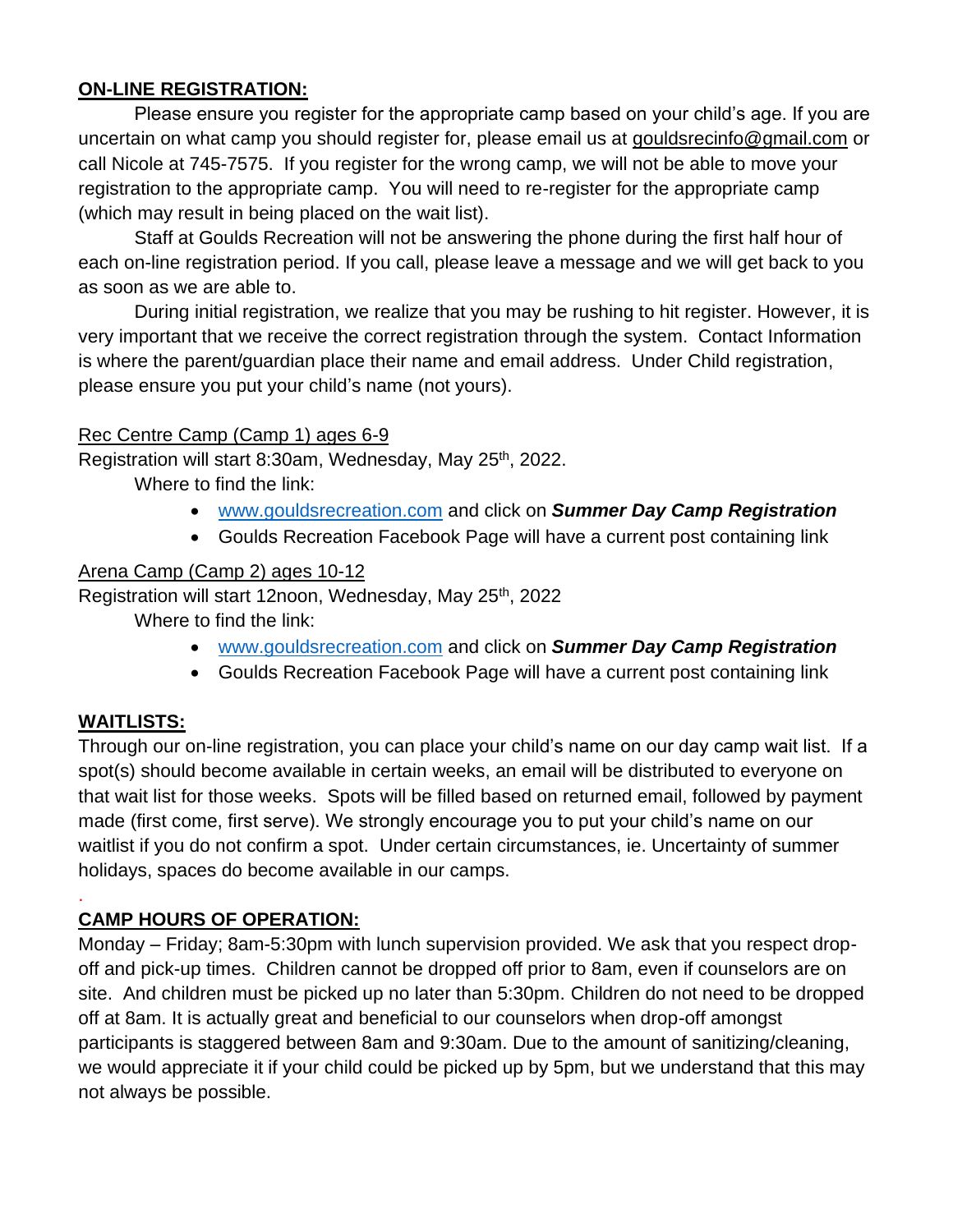# **COST:**

A \$25 non-refundable deposit must be made once you receive your Eventbrite registration confirmation (within 24 hours of registration).

Regular weeks are: \$115 per week; \$105 per additional child in same family (same household). Day camp week payments must be made two weeks prior to each week. If not paid in that time frame, your child's name will be taken off the list and the space will be filled by someone on our wait list. You will find a payment sheet within this package. Refunds will not be issued with less than two weeks notice of the week cancelling. Canada Day week and Regatta week are prorated. The price of those weeks can be found on the payment sheet within this package.

#### **CAMP ACTIVITIES:**

- Counselors and participants will be encouraged to sanitize/wash hands throughout the day.
- Our indoor program spacing will be set up with tables and sit-down activities, as well as space for physical activities.
- Counselors will have equipment kits for use with their group and assigned materials
- A weekly schedule will be emailed out to parents/guardians with activities and reminders prior to the start of each week (usually the Friday before).
- Children will be assigned a space to store their belongings
- Activities will focus on physical activity, fundamental movement and art.
- We will be spending as much time as possible outdoors and we are hoping for good weather!
- We will be having field trips, including swimming. This will happen 1-2 times per week.
- Children will not be permitted to purchase from vending machines or on site food vendors when on field trips.
- We will have guest speakers/presenters/vendors throughout the summer
- We will be using our outdoor playground structures, as well as other outdoor spaces in our area.
- Bathroom routines will be in place as part of the daily routine.

# **WHAT TO BRING**:

- A labelled bottle of HAND SANITIZER (at least 60% alcohol based). Hand sanitizer will also be available on site and at entrances of the facilities as well.
- A visibly labelled (on the outside) back pack and lunch bag
- Suitable clothing for weather (ie. Rain gear, change of clothes, warm clothes)
- Sneakers or closed toed/strapped sandals (No flip flops)
- Sunblock (minimum 30+). Please label with child's name
- Labelled hat
- Labelled reusable water bottle
- Packed healthy, nutritious lunch and snacks for the day. Participants must bring their own utensils and microwave/refrigeration is not available for use.
- Toys, or electronic devices are not permitted at the program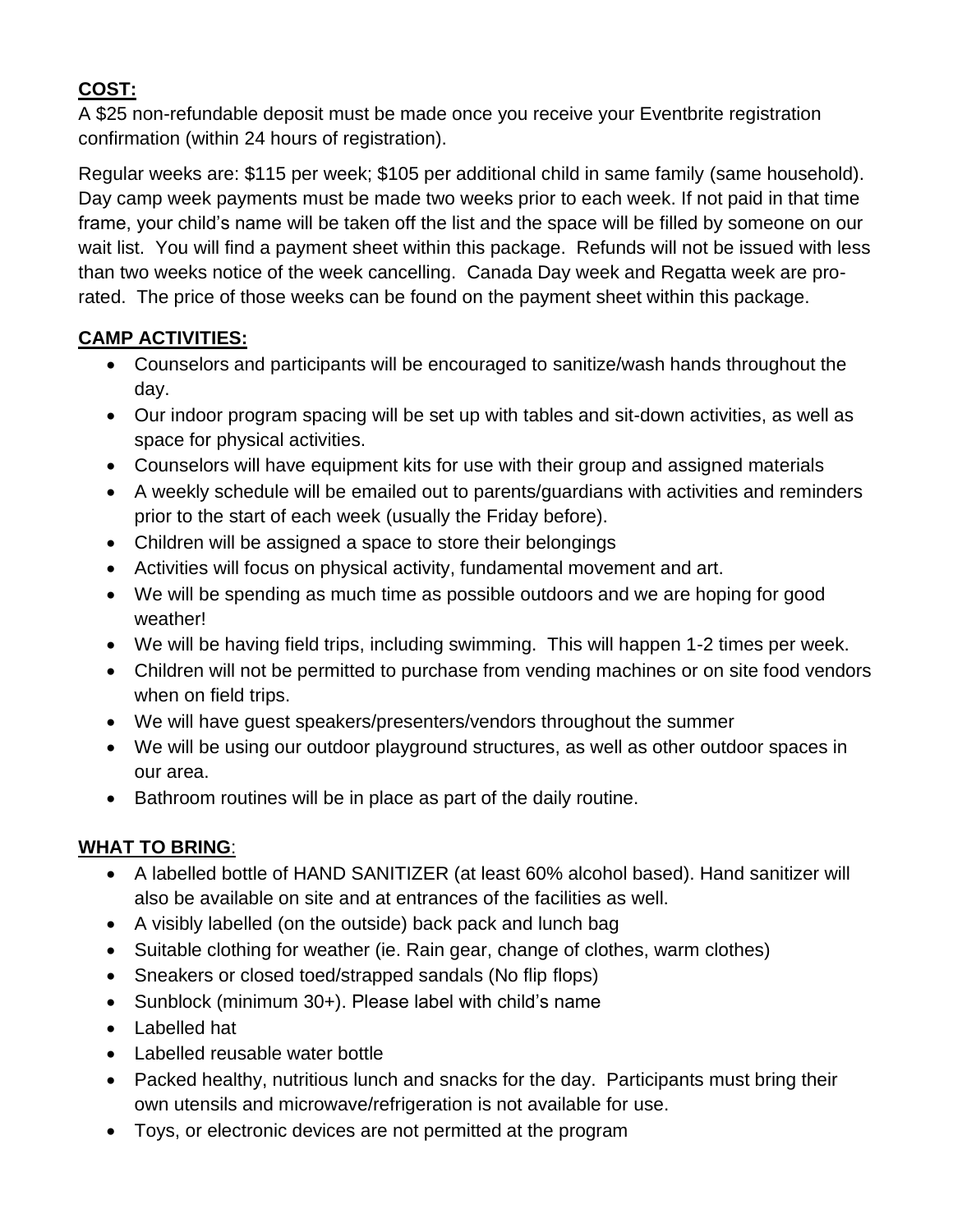- Ensure all personal items are marked with your child's name
- \*\*Masks may be required on site or off site depending on location

#### **PICK-UP and DROP-OFF:**

- It is requested that one guardian be identified as providing the pickup and drop off of each day where possible.
- *Morning drop-off* will be in our front porch area for Camp 1 and the front entrance area of Camp 2. Only children and staff will be permitted to enter the programming area.
- Alcohol based hand sanitizer with 60% alcohol content will be placed at both entrances
- Should you not arrive during initial sign-in (8am-9:30am), upon arrival, at Camp 1 (Rec Centre), please enter only the porch area with your child and proceed to the wicket window. Our office staff will assist you. At Camp 2 (Arena), please enter arena and if the camp is on the arena floor, please wait until a counselor comes to you to sign your child in (do not come onto arena floor). If the camp is not on the arena floor, proceed to the warm room where a staff person will meet you at the warm room door. Should the camp not be in the Arena, call 745-7575 and our office staff will direct you to the location of Camp 2.
- *PLEASE DO NOT USE THE FIRE EXIT OF THE ARENA WARM ROOM FOR DROP-IN OR PICK-UP*
- *Pick-Up* will follow the same procedures as drop-off. Both camps will be back at their drop-off location or nearby (tennis courts for camp1 and Alf Sullivan Soccer Pitch for camp 2). Our pick-up time will start at 4:15pm. Please wait in the front porch or outside tennis court gates for Camp 1 and front entrance or outside soccer pitch for camp 2. One of our counselors will be there for you to sign out your child and your child will come to you. If you are picking up prior to 4:15pm, please call 745-7575. A counselor will bring your child to the designated pick-up location or a staff person will inform you to where you can pick up your child.
- Participant information will be confirmed prior to the first day of day camp through the online registration and follow-up through email will be made if needed. If there are any medical concerns or issues that counselors need to be aware of, please contact us prior to the start of the program. It is also important that we are aware of who is permitted to pick up your child.
- For the safety of participants, Goulds Recreation, as advised by the Royal Newfoundland Constabulary, will follow specific procedures should a parent/guardian arrive on site appearing to be under the influence. Counselor will immediately contact their supervisor, as well as the RNC.

#### **SAFETY MEASURES:**

- All counselors are trained in the High Five Principles of Healthy Child Development [\(www.highfive.org\)](http://www.highfive.org/), policies and procedures, supervision, safety/cleaning protocols and first aid.
- Our Association will stay up to date on recommendations/measures from Public Health in regards to the operation of Day Camps.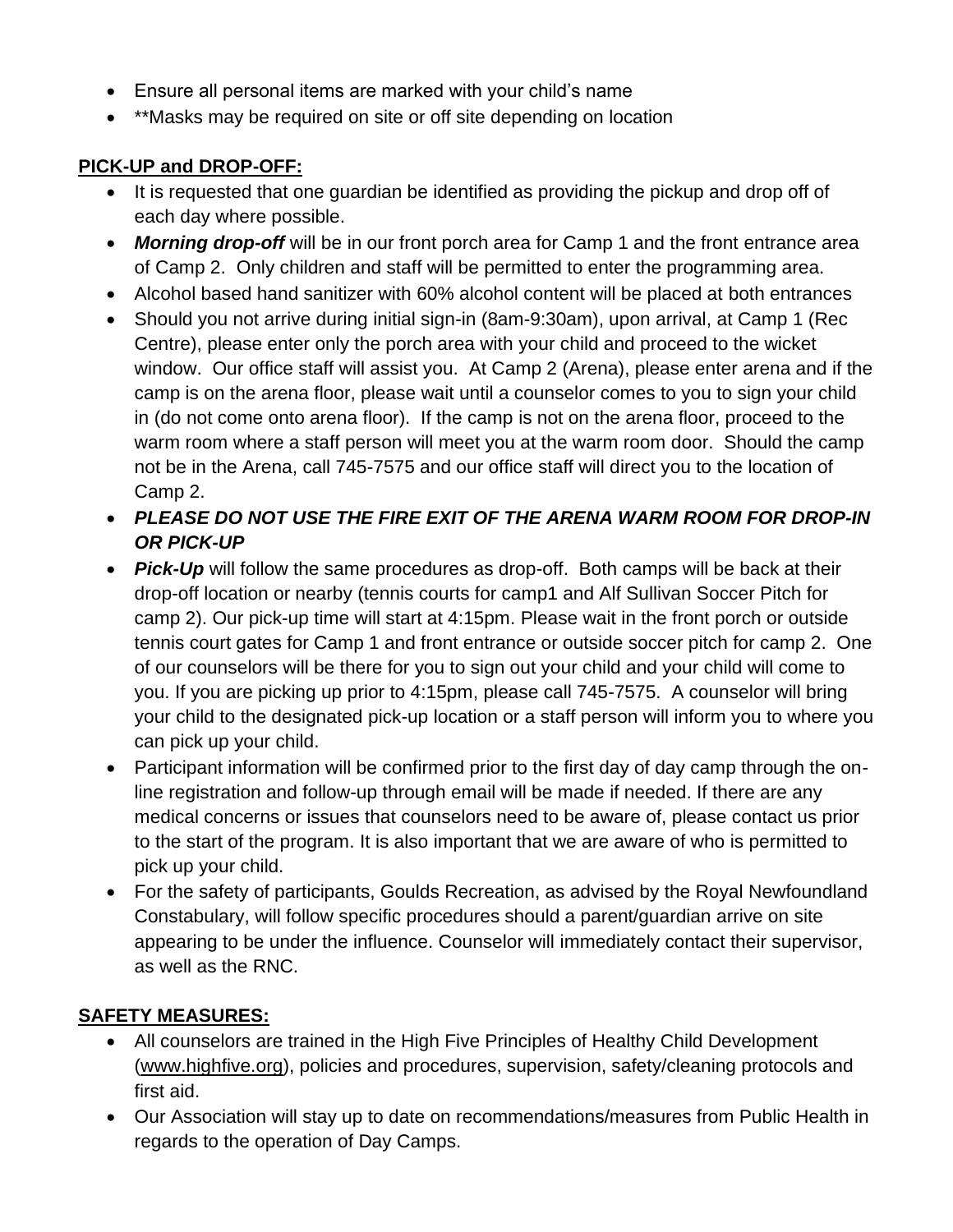- Parents are encouraged to stay up to date on recommendations/measures from Public Health in regards to Day Camps.
- it is recommended that those considered vulnerable to the effects of COVID-19 or who have family members considered vulnerable to use discretion in availing of day camp programs.
- Children should be fully trained; able to independently wash their hands and feed themselves. Children who require assistance with personal care and feeding may be accompanied to the Day Camp by an independently hired respite worker.
- Counselor to child ratio will be a max of 1 counselor to 10 participants, however, we strive to do better than that and have a 1:8 ratio.
- Counselors will be assigned a group of children as per established ratio and counselors only change when necessary (ie. Scheduled breaks).
- Wherever possible, we will try to keep siblings or friends together in the same group. Feel free to email us at [gouldsrecinfo@gmail.com](mailto:gouldsrecinfo@gmail.com) to let us know who your child would be comfortable with. We may not be able to accommodate all requests, as several factors come into play, ie. Size of group, age appropriate grouping/activities.
- Counselors will practice, model and support children in good hygiene efforts such as handwashing, covering a cough and use of tissues or crease of elbow for coughing and sneezing.
- Facilities and equipment will be cleaned daily. Additional attention will be made to high use areas such as washrooms, doorknobs, tables and chairs.

#### **UNEXPECTED CLOSURES:**

In the event that the building is closed unexpectedly due to poor weather, power outage, etc., the program will be cancelled. Refunds will not be issued for unexpected closures. Our phone line (745-7575), as well as our facebook page: Goulds Recreation Association will be updated to provide you with the information.

# **MANAGING ILLNESS:**

If for any reason your child will be absent, please call 745-7575 and speak to our staff or leave a voicemail. Children MUST stay home if they feel sick (fever, sore throat, cold symptoms, headache, diarrhea, vomiting, etc).

- Parents/Guardians must ensure that you list your child's underlying health conditions and/or symptoms due to allergies
- If a child displays symptoms of concern during the program the following will be adhered to:
	- o Contact guardian immediately
	- o Seek support from a second counselor/staff member
	- o The child will be isolated
	- o Good handwashing for child and counselor/staff
	- o Both the counselor/staff and child will wear mask and gloves and guardian will immediately come to the site to pick up their child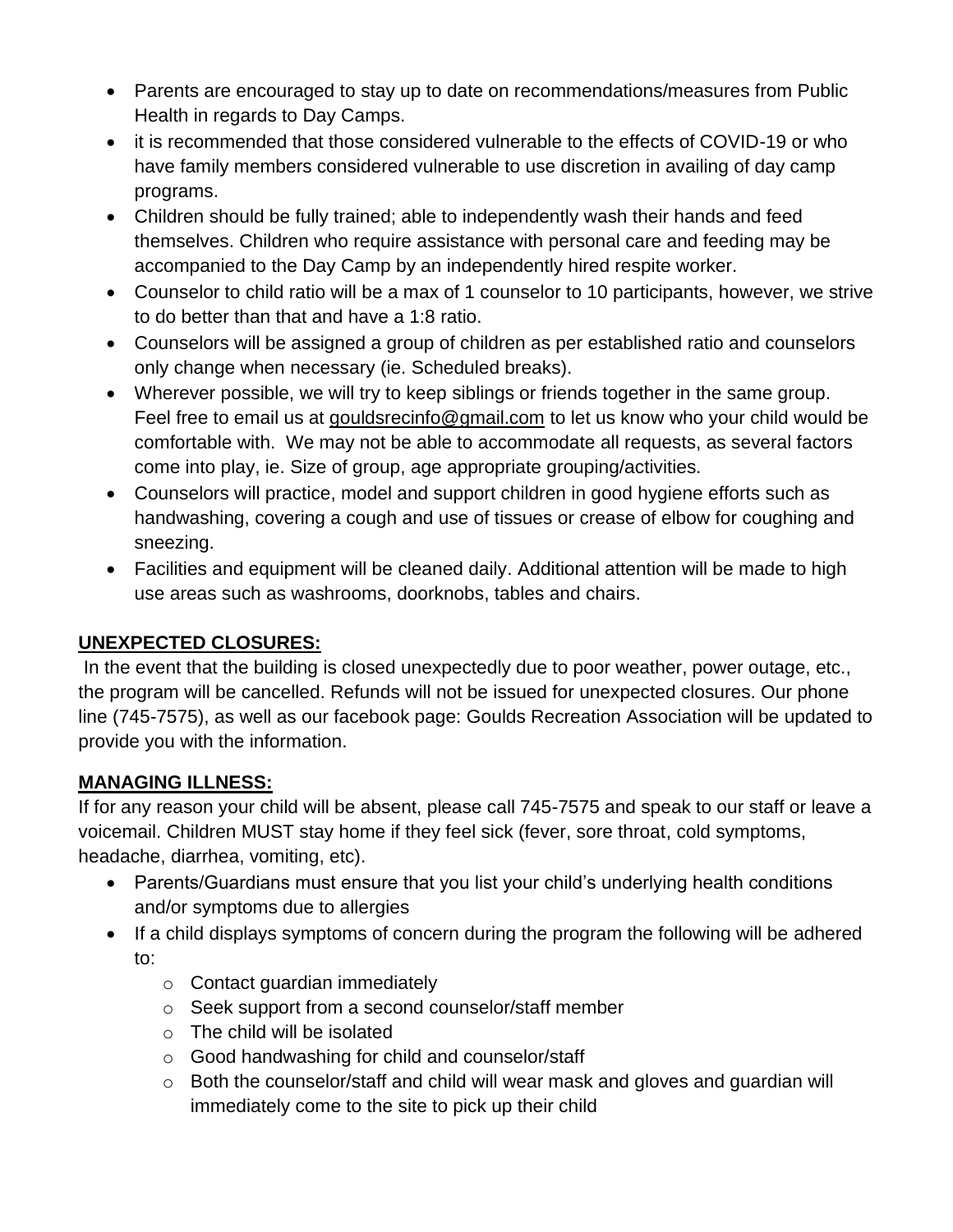- $\circ$  Materials used by the child will be removed and area will be sanitized according to sanitization guidelines
- Counselor/Staff who present with symptoms will be removed and follow the most up-todate recommendations/guidelines by Public Health

#### **MEDICATIONS/ALLERGY INFORMATION:**

Please do not bring nuts or nut products, fish products or kiwi. And our building is scent aware. This may need to be updated should we have staff or participants with allergies not otherwise listed. If your child requires medication, has allergies or any medical condition please contact us. Prescription medication must be in its original container with the physician's instructions on the label. We can only assist with the administration of medications ie. Hold onto the medication and remind child of time to take. Child must be able to physically take the medication on their own, with our supervision. Over the counter medication will not be administered in the program.

#### **COUNSELOR/STAFF CONTACT INFORMATION:**

If you have any questions or concerns on our day camp program, please email [gouldsrecinfo@gmail.com](mailto:gouldsrecinfo@gmail.com) or call 745-7575 (please leave voicemail). If your questions or concerns are of a confidential matter, please email Recreation Coordinator, Nicole at [gouldsrecreation@gmail.com](mailto:gouldsrecreation@gmail.com) or call her direct line at 745-7504 (please leave voicemail). We kindly ask that you respect our staff and ask that you do not send them private messages on their personal accounts.

*\*\*This Day Camp Package may be updated at any time in relation to COVID-19 and other possible situations that require changes\*\**

*Please review following behavioural guidelines.*

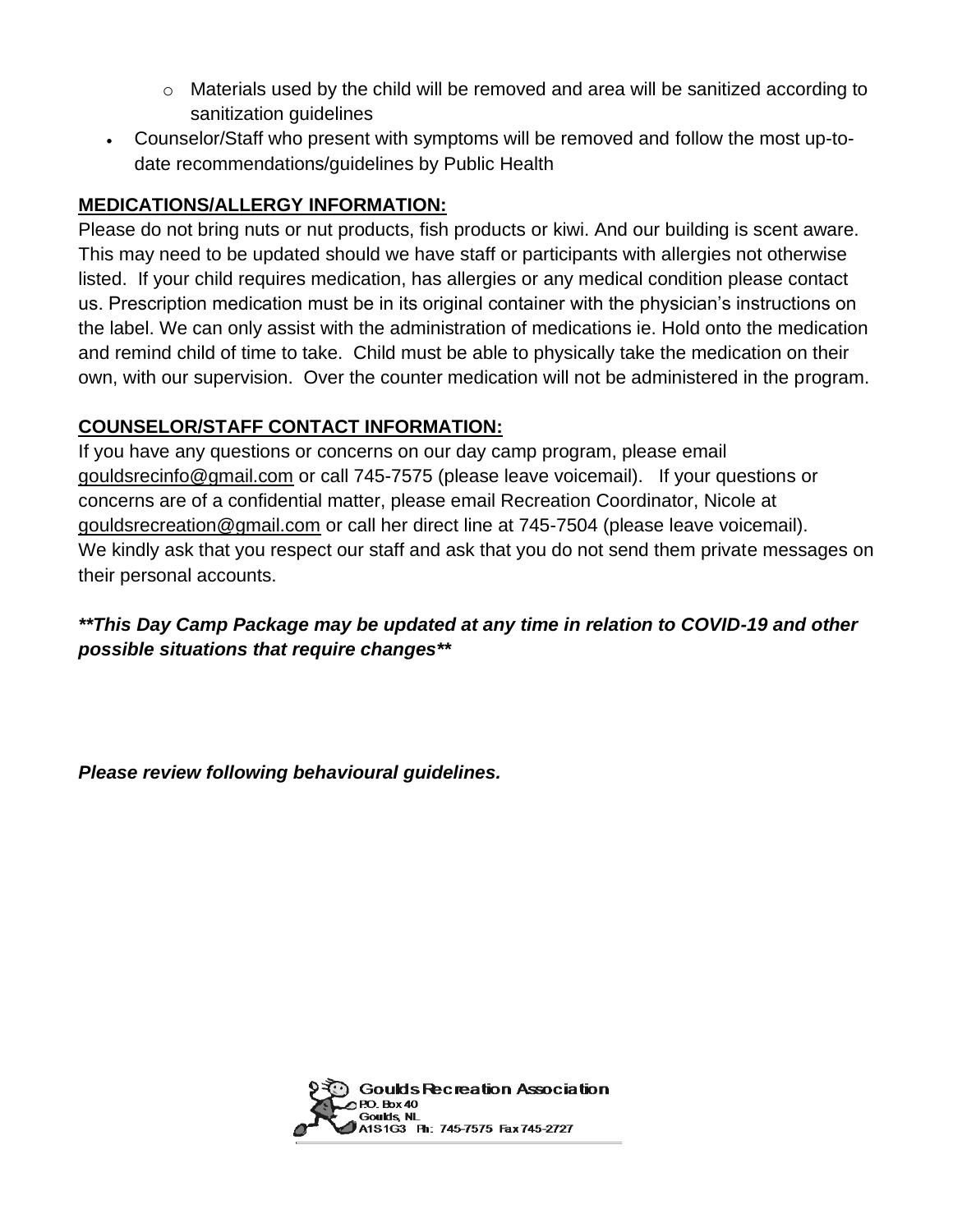#### **BEHAVIOURAL GUIDELINES**

*Goulds Recreation Association is committed to providing quality programs that promote positive social, cognitive, physical and emotional development. Based on this, we want to ensure that there is a mutual understanding of what is acceptable behaviour and unacceptable behaviour. Our staff will take every reasonable effort to ensure meaningful participation. Please read our guidelines for acceptable and unacceptable behaviours.*

**ACCEPTABLE BEHAVIOURS:** Goulds Recreation counselors/staff, patrons, participants and guardians are expected to exhibit the following behaviour while participating in programs and services: The services: The services: The services: The safety services: The safety - honesty - responsibility - healthy choices

**UNACCEPTABLE BEHAVIOR:** behaviour with the intent to harm others, property or which would otherwise negatively impact program quality is unacceptable and will not be tolerated. The group will review daily behaviour expectations in the form of "Promises". These promises will be displayed within the Rec Centre. Counselors will use discretion to take appropriate action if unacceptable behaviour occurs. Our general process of addressing unacceptable behaviour is as follows:

- Unacceptable behaviour will be discussed with the participant
- Depending on behaviour, parent/guardian of the participant will be notified of the unacceptable behaviour and may be asked to arrange immediate pick-up of the participant.

*First occurrence:* Lead staff and/or Rec Coordinator will work with the participants and Parent/Guardian (if applicable) to identify solutions to assist the participant in displaying expected behaviours in the future.

**Second occurrence:** The participant may be re-introduced to the program following a meeting, with parents/guardians (if applicable) to establish an individualized plan to prevent further unacceptable behaviour and encourage positive behaviour

**Third occurrence:** The participant may be removed from the program/facility on a parttime or full-time basis.

**If Goulds Recreation is unable to ensure the safety and well-being of patrons, participants, other, the security of property or program quality, we reserve the right to remove the patron/participant displaying unacceptable behaviour from the program or facility.**